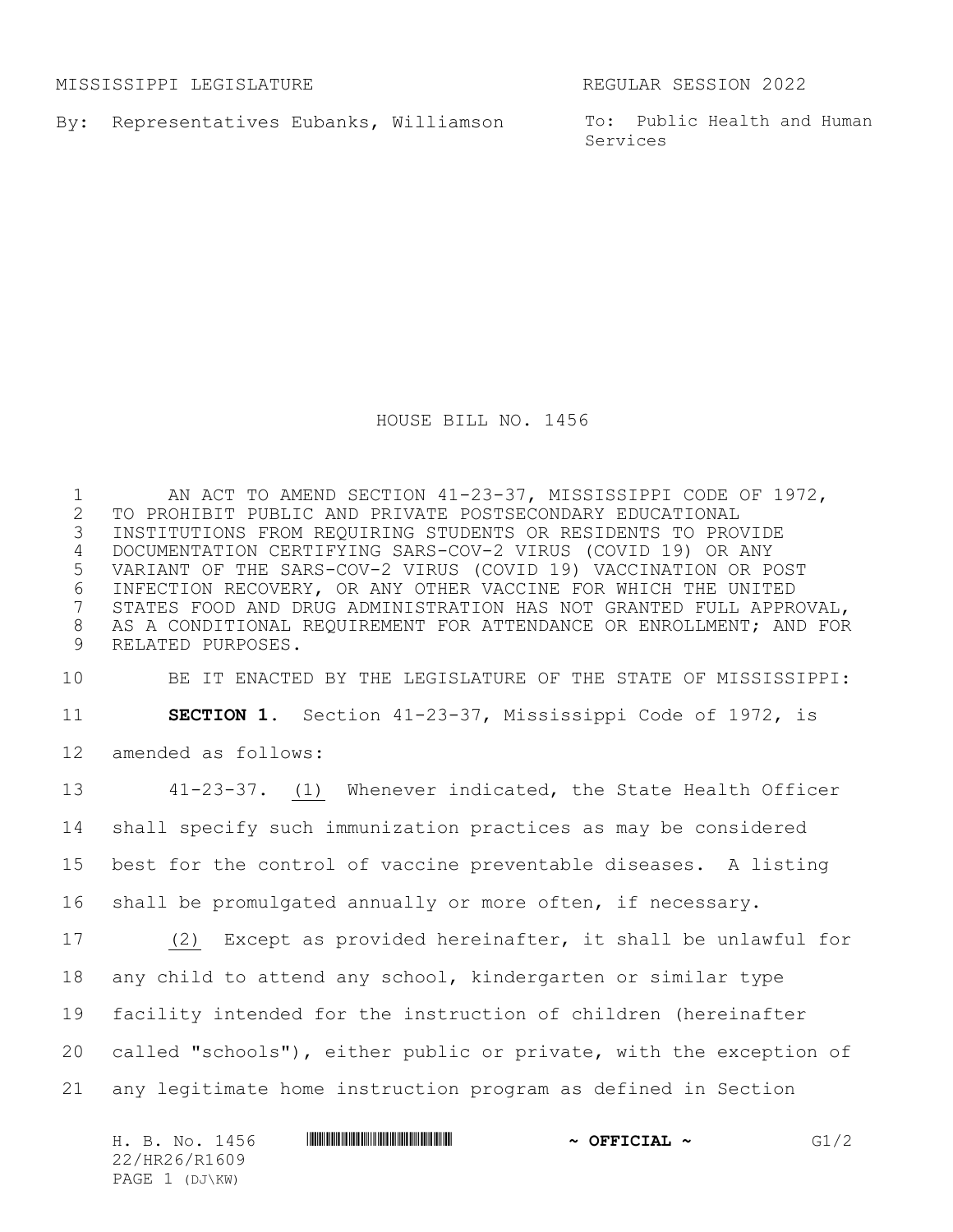37-13-91, **\* \* \*** for ten (10) or less children who are related within the third degree computed according to the civil law to the operator, unless they shall first have been vaccinated against those diseases specified by the State Health Officer.

 (3) (a) A certificate of exemption from vaccination for medical reasons may be offered on behalf of a child by a duly licensed physician and may be accepted by the local health officer when, in his opinion, such exemption will not cause undue risk to the community.

 (b) Certificates of vaccination shall be issued by local health officers or physicians on forms specified by the Mississippi State Board of Health. These forms shall be the only acceptable means for showing compliance with these immunization requirements, and the responsible school officials shall file the form with the child's record.

 (4) (a) If a child shall offer to enroll at a school without having completed the required vaccinations, the local health officer may grant a period of time up to ninety (90) days for such completion when, in the opinion of the health officer, such delay will not cause undue risk to the child, the school or the community. No child shall be enrolled without having had at least one (1) dose of each specified vaccine.

 (b) Within thirty (30) days after the opening of the fall term of school (on or before October 1 of each year) the person in charge of each school shall report to the county or

| H. B. No. 1456 | $\sim$ OFFICIAL $\sim$ |
|----------------|------------------------|
| 22/HR26/R1609  |                        |
| PAGE 2 (DJ\KW) |                        |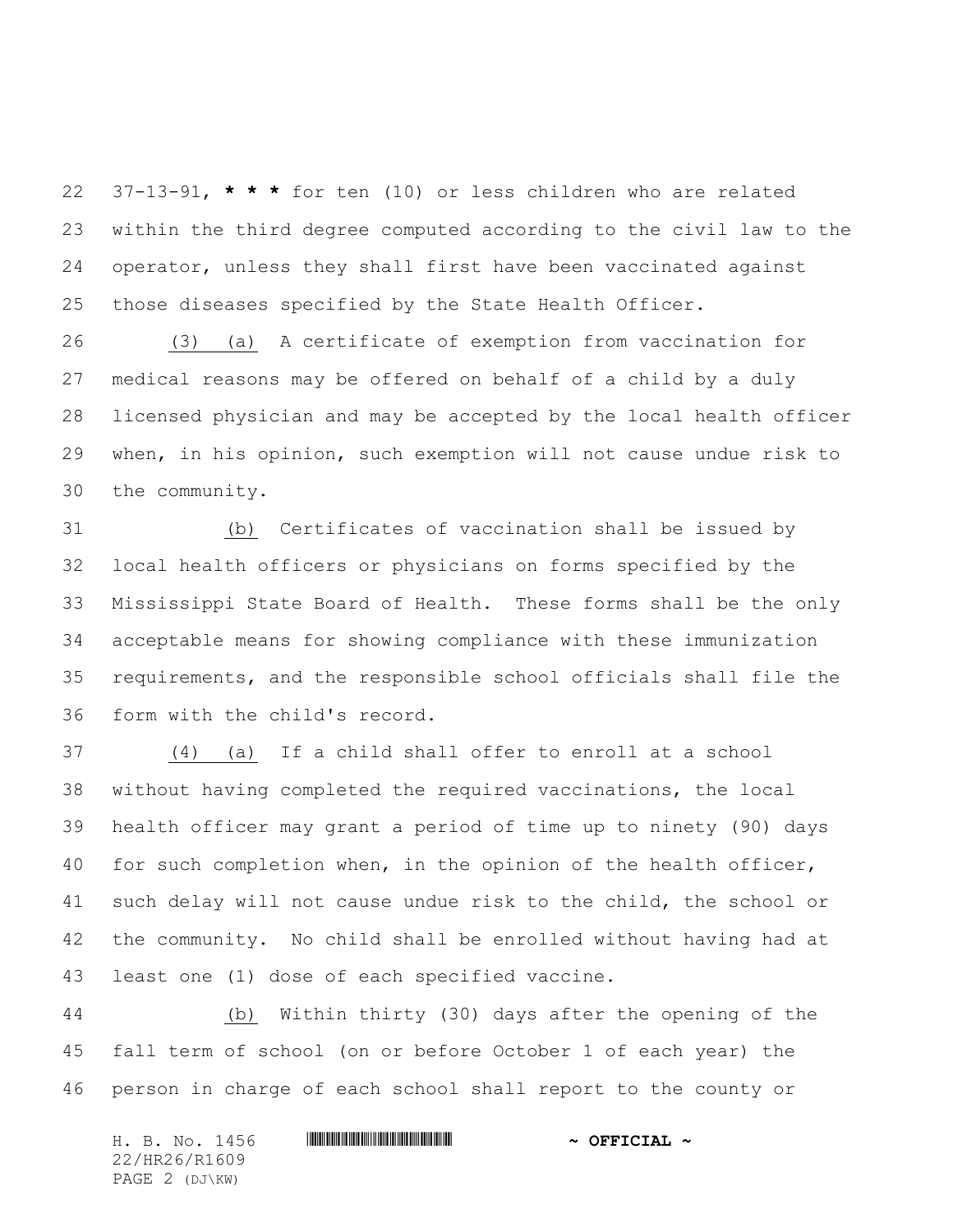local health officer, on forms provided by the Mississippi State Board of Health, the number of children enrolled by age or grade 49 or both, the number fully vaccinated, the number in process of completing vaccination requirements, and the number exempt from vaccination by reason for such exemption.

 (c) Within one hundred twenty (120) days after the opening of the fall term (on or before December 31), the person in charge of each school shall certify to the local or county health officer that all children enrolled are in compliance with immunization requirements.

 (5) (a) For the purpose of assisting in supervising the immunization status of the children the local health officer, or his designee, may inspect the children's records or be furnished certificates of immunization compliance by the school.

 (b) It shall be the responsibility of the person in charge of each school to enforce the requirements for immunization. Any child not in compliance at the end of ninety (90) days from the opening of the fall term must be suspended until in compliance, unless the health officer shall attribute the delay to lack of supply of vaccine or some other such factor clearly making compliance impossible.

 (6) No postsecondary educational institution, public or private, may require students or residents to provide any documentation certifying SARS-CoV-2 virus (COVID-19) or any variant of the SARS-CoV-2 virus (COVID-19) vaccination or

| H. B. No. 1456 | $\sim$ OFFICIAL $\sim$ |
|----------------|------------------------|
| 22/HR26/R1609  |                        |
| PAGE 3 (DJ\KW) |                        |